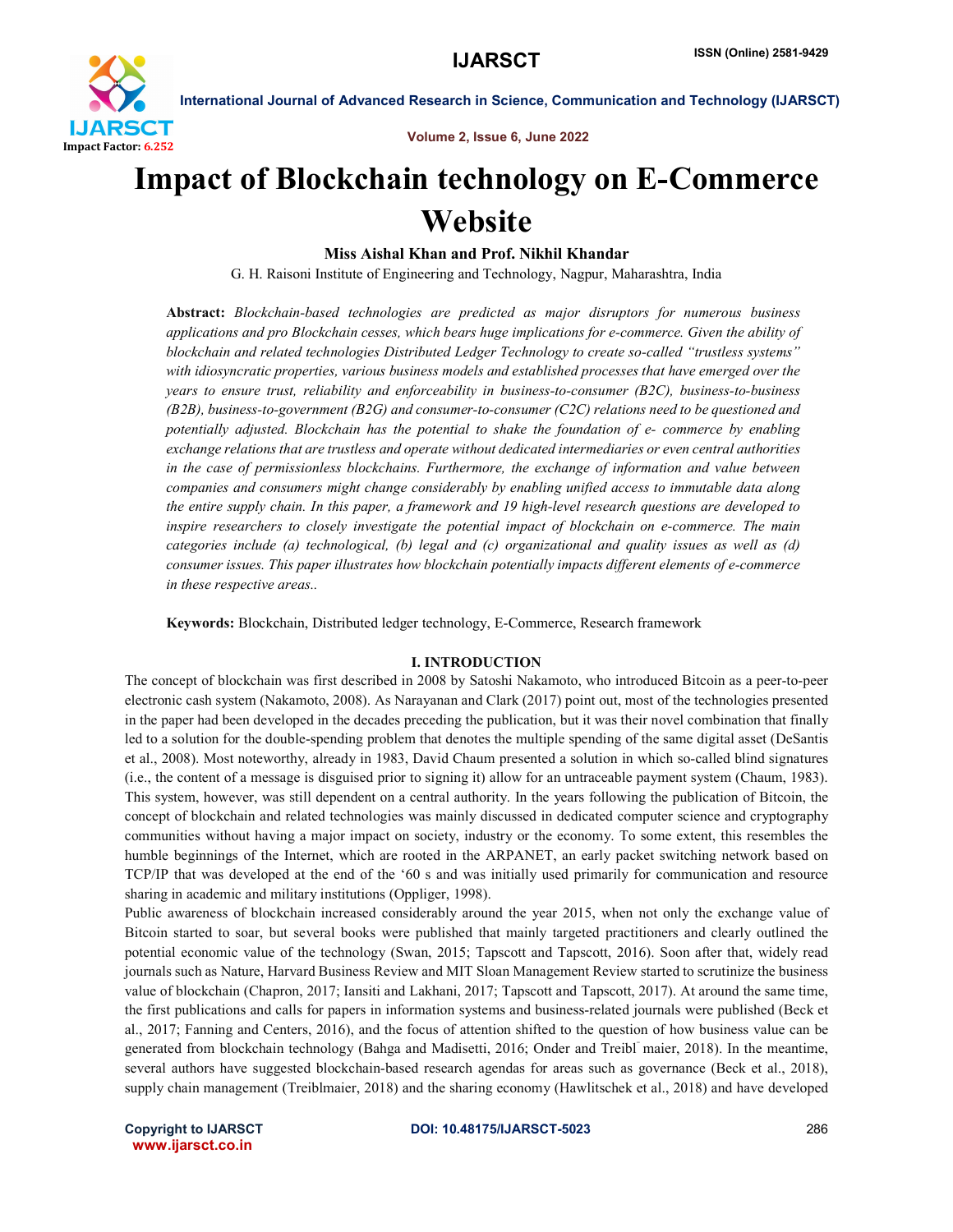

# Volume 2, Issue 6, June 2022

frameworks that differentiate various levels of analysis (i.e., users and society, intermediaries, platforms, firms and industries) (Risius and Spohrer, 2017).

Blockchain was readily embraced by the industry, which led to exaggerated expectations during the hype while the interest in exploring profitable use cases of blockchain has continued unabated. When it comes to supply chain solutions, industry giants with different roles in extensive value networks such as IBM, Maersk, Carrefour and Walmart all explore how blockchain can lead to more transparency, faster processing and the elimination of paperwork in an industry that is plagued by fraud and suffers from substantial inefficiencies (O'Brien, 2019). Amazon recently filed a patent for a blockchain-based authenticator to verify the authenticity of customer goods (Joshi, 2020). Overstock.com founded a subsidiary, Medici Ventures, with the mission to advance blockchain technology (Pollock, 2019). More specifically, their goal is to facilitate peer-to-peer transactions without any major intermediaries. Another example is the envisioned \$870 million free trade zone for e- commerce in Dubai named Dubai CommerCity that goes along with Dubai's vision to become the "happiest city on earth" by leveraging blockchain technology for government efficiency, industry creation and international leadership (UAE Government Portal, 2020). According to Research and Markets (2020), the global blockchain market will grow from USD 3.0bn in 2020 to USD 39.7 bn by 2025 at a compound annual growth rate (CAGR) of 67.3%. Across all application areas, they further predict that the retail and e-commerce segment will exhibit the highest growth rates. Fueling this development, the COVID-19 pandemic has led to an increase in cryptocurrency payments during the time of crisis (Chamola et al., 2020).

Recent research indicates that while blockchain will also have a major impact on e-commerce (Subramanian, 2018), it remains under- researched (Liu and Li, 2020). E-commerce can be succinctly defined as "buying, selling and marketing on the Internet" (Targett, 2001, p. 4). A more detailed description can be found in Turban et al. (2004, p. 3): "E-commerce describes the process of buying, selling, transferring or exchanging products, services and/or information via computer networks, including the Internet". Given the ongoing evolution of blockchain applications and their potential implications for commercial organizations and customers alike, pending issues related to e-commerce in several areas need to be addressed. These areas include the potential impact of blockchain, the role of virtual assets, the emergence of new topics and the design and deployment of systems:

- How can blockchain and related technologies impact e-commerce?
- How can virtual assets (i.e., digital representations of value such as cryptocurrencies), as a salient application of blockchain, impact e- commerce?
- What are salient research topics that need to be tackled in order to analyze, explain and predict the impact of blockchain and related technologies on e-commerce?
- How can e-commerce systems be designed that capitalize on the strengths of blockchain?

Although the term "blockchain" has received most attention in the media, this analysis considers all systems based on Distributed Ledger Technology (DLT) (Treleaven et al., 2017) since the focus of this paper is on generic features and not on a particular data structure. Accordingly, the term e-commerce also includes related technologies such as m- commerce (mobile commerce) (Clarke III, 2008).

Blockchain promises to enable a transformation from the "Internet of information" to the "Internet of value" (Tapscott and Euchner, 2019) via the transfer of valuable virtual assets as digital information between peers, which can potentially affect many intra- and inter-organizational processes related to e-commerce. Research in this particular area is scarce, but so-called Darknet markets and several scientific publications have already indicated the disruptive potential of "decentralized blockchain-based electronic marketplaces" (Subramanian, 2018), which denotes, in a wide sense, places where buyers and sellers directly interact by electronic means (Wang and Archer, 2007, p. 91).

In this paper, 19 research questions regarding the impact of blockchain on e-commerce are systematically derived by matching key elements of e-commerce with potentially disruptive characteristics of blockchain. This paper starts with a short discussion of the relevant characteristics of e-commerce and blockchain, respectively. Next, technological, legal and organizational and quality issues as well as consumer issues are discussed, and research questions are derived that are intended to serve as starting points for further studies. Finally, all questions are summarized into a comprehensive research framework, and the potential implications for academia and the industry are discussed, followed by several limitations and a brief outlook on future research.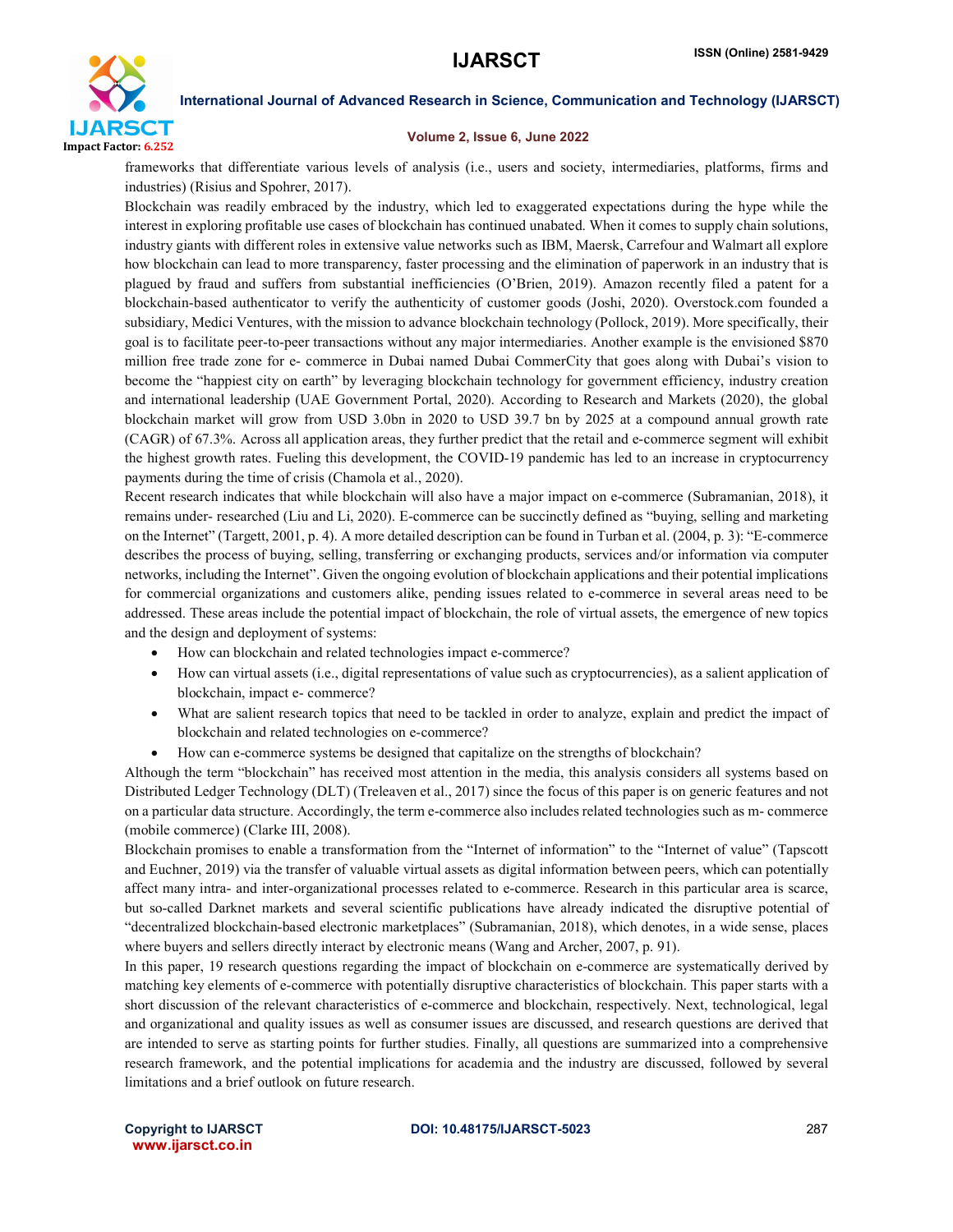

# Volume 2, Issue 6, June 2022

# II. E-COMMERCE AND BLOCKCHAIN

It took the Internet several decades to transform from a network that was primarily used for communication purposes at and between military and educational institutions into a technological platform that was able to host and realize commercial applications (Mueller, 2002). However, after the introduction of the World Wide Web (Berners-Lee et al., 1994), it took only a few more years before commercial websites were soaring (Mukhopadhyay et al., 2008; Tian and Stewart, 2006) and e-commerce became a worldwide business model, with retail e-commerce sales amounting to 4.89tn US dollars in 2021 with an expected growth of up to 6.39tn US dollars by 2024 (Statista, 2021b), which has been amplified by the global COVID-19 outbreak as indicated by early research (Hasanat et al., 2020). In comparison, the total market capitalization of cryptocurrencies amounted to 566.26bn US dollars in 2017, 128.78bn US dollars in 2018, 237.1bn US dollars in 2019 and 758.06bn US dollars in 2020 (Statista, 2021a), showing a strong decline after the 2017 hype, but also a rapid recovery and growth afterwards. Payments with cryptocurrencies only have a 2% share of digital payment transactions, but are growing in importance (Markham, 2019).

The following sections briefly describe the advent of e-commerce and highlight several important research topics that have emerged. Next, relevant developments in the area of blockchain are summarized that even surpass the speed of the e-commerce era with respect to expectations and, to an extent, also market adoption. The focus of the discussion lies particularly on those characteristics of blockchain that have the potential to significantly impact e-commerce.

# 2.1. E-Commerce Characteristics

Various review papers exist that systematically classify and structure the existing e-commerce literature. One of the earliest e-commerce review papers authored by Ngai and Wat (2002) structures the domain into different areas: (a) applications (e.g., inter-organizational systems, payment systems, marketing), (b) technological issues (e.g., security, network technology, support systems) and (c) support and implementation (e.g., public policy, corporate strategy). Subsequent e-commerce review papers have focused on topics such as trust building for consumer relationships (Papadopoulos et al., 2001), e-commerce in specific geographical regions (Vaithianathan, 2010), online consumer behavior research (Hwang, 2016; Thomas et al., 2019), recommendation systems (SLi and Karahanna, 2015) and reference architectures (Aulkemeier et al., 2016). Besides identifying the major success factors of e-commerce, these frameworks are of interest for both practitioners and academics since they help to identify criteria that might help to promote the widespread adoption of e-commerce and provide guidelines on how to develop successful applications. Numerous academic papers rigorously investigate the antecedents of successful e-commerce. Kauffman et al. (2010) illustrate how information technologies have changed the face of e-commerce through the creation of business networkbased value and conclude that the industry underwent a digital transformation. In their analysis of the intensity of ebusiness adoption and its impact on business performance, Wu et al. (2003) develop a model in which firm characteristics such as top management emphasis, organizational learning ability, customer orientation and competitor orientation as well as the competitive environment, measured by customer power and normative pressures, are adoption antecedents and success factors. The actual impact on performance outcomes is moderated by market and technological uncertainty. Roberts and Toleman (2007) extend this model by adding the regulatory environment (i.e., e-government services and egovernment compliance processes), the size of the firm and supply chain power, which also includes supplier power, as additional antecedents. Various additional studies are based on theoretical models such as the Technology Acceptance Model (TAM) (perceived usefulness, perceived ease of use) and Unified Theory of Acceptance and Use of Technology (UTAUT) (performance expectancy, effort expectancy, social influence, facilitating conditions) (Pavlou, 2003; Shih-Tse Wang and Pei-Yu Chou, 2014; Wirtz and Gottel, 2016¨ ) and differentiate between decision-maker characteristics, innovation characteristics and environmental characteristics (Ching and Ellis, 2004) or include additional consumerspecific variables, such as social influence, trust, perceived risk and satisfaction (Guzzo et al., 2016). Taken together, the existing body of academic literature that has been published over a period of two decades allows for a comprehensive understanding of the factors that contribute to effective and efficient e-commerce practices.

### 2.2. Blockchain Technology Characteristics

According to Mougayar (2016, p. 4), blockchain can be defined from three different angles. Technically, it is a database that maintains a distributed ledger that can be inspected openly. Business wise, it is an exchange network for moving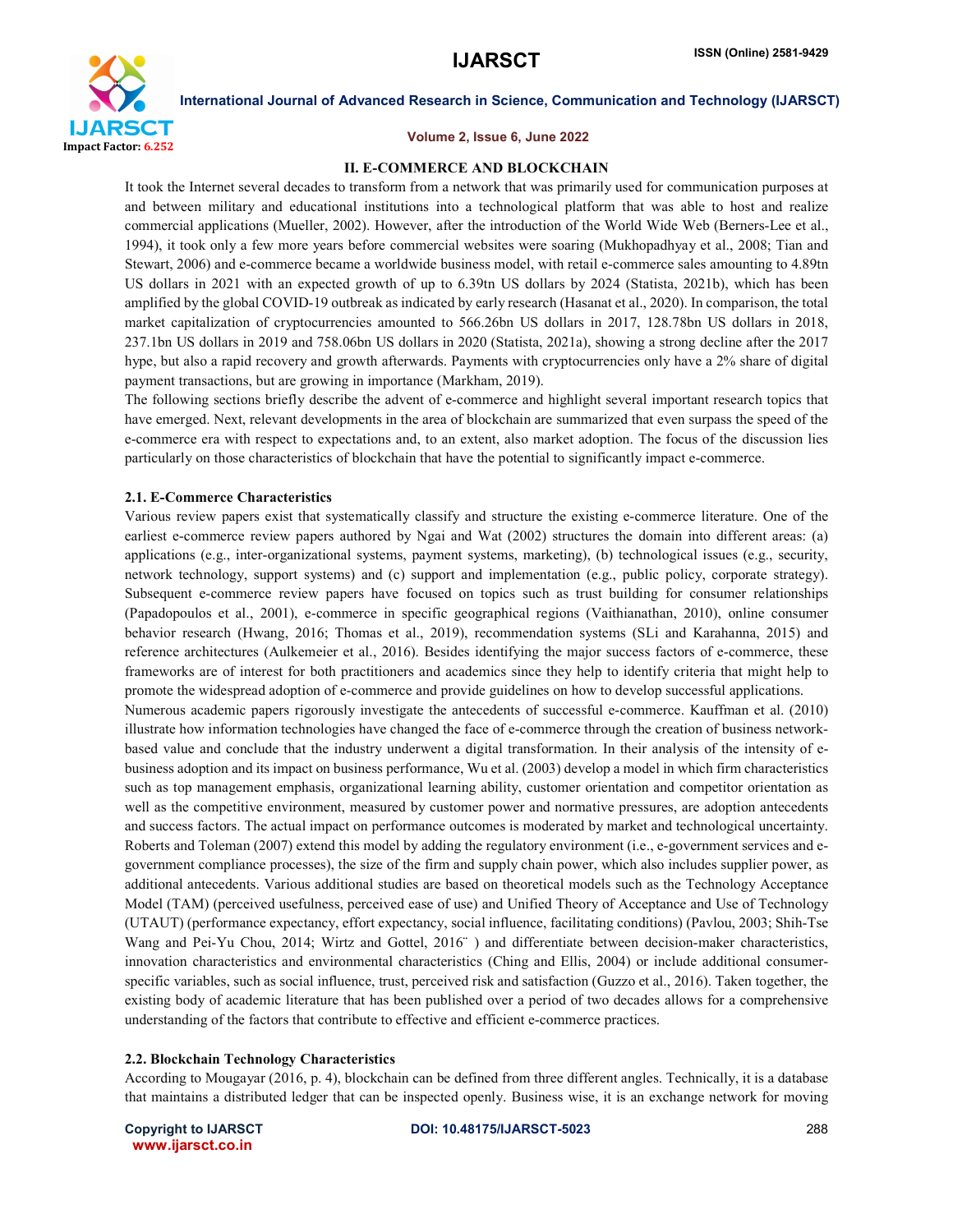

# Volume 2, Issue 6, June 2022

transactions, value and assets between peers without the assistance of intermediaries. Seen through a legal lens, it validates transactions, thereby replacing previously trusted entities. Since the focus of this paper is on the specific characteristics of blockchain rather than on a specific algorithm or technology, related technologies that are frequently labeled as DLT or trustless systems are also considered. DLT is an umbrella term that refers to technologies that distribute information in either private or public ledgers across several nodes (Crosby et al., 2016). So-called trustless systems do not fully eliminate the need for trust, but rather they minimize the level of trust needed from any single participant (Wright and De Filippi, 2015). This is done by providing various cooperation incentives for actors that reward the kinds of behavior that benefit the system as a whole (Bohme et al., ¨ 2015; Moser and B¨ ohme, 2015¨ ). Following widespread practice in the academic literature, the remainder of this paper uses the term "blockchain" as a synonym to encompass this set of related technologies; the reader should be aware, however, that this naming rather follows the typical usage of the term and is not a precise delimitation to other terms. This does not matter so much in the context of this paper, since we focus on well-understood characteristics common to the set of underlying technologies as opposed to any specific manifestation or implementation of these technologies in the constantly evolving socio-technical ecosystem.

Blockchains allow their users to maintain a common database without the need for a trusted central controller or mutual trust, such that any participant may enter or leave the system at any time (Bohme ¨ et al., 2015). Algorithms establish the chronological order of time- stamped entries by cryptographically linking individual transaction sets ("blocks") to each other through cryptographic hashes (Chaffey, 2007). Each block is linked to its predecessor via a hash reference, thereby establishing both order and integrity across the chain of blocks. These ideas were first implemented in the decentralized online transaction system named Bitcoin that is based on a particular distributed ledger (Nakamoto, 2008) named blockchain. The Bitcoin blockchain includes a full transaction history, including the allocation of all existing Bitcoins to specific cryptographic identities. Following the example of Bitcoin, various alternative systems were developed in the ensuing years that have expanded the potential applications beyond virtual asset transactions (Zhang and Lee, 2020). For example, by extending both the data structure and algorithms to support the execution of general- purpose code, blockchain systems such as Ethereum allow participants to store not only transaction code, but also general-purpose program code. Such code allows participants to predefine a set of operations to be executed under certain conditions. As this is particularly interesting for the (practical) automation of contractual exchanges, these programs are called smart contracts (Szabo, 1997), and they might have substantial implications for all kinds of e-commerce (Subramanian, 2018). These systems have no central authority by design, and the participants themselves add new entries to the shared data structure. Newly received entries that have not yet been included in the blockchain are forwarded to other participants and successively propagated through the system. However, the participants cannot simply add unconfirmed entries to their own copies of the blockchain, since they might not necessarily receive them in the same order as other network nodes and single participants may miss some entries. In order to keep all copies of the blockchain consistent, participants therefore need to achieve consensus on the state of the chain through a decentralized majority voting process. This process is especially complex in those blockchains where each participant can generate and use an unlimited number of cryptographic identities (e.g., in Bitcoin). If each of these cryptographic identities were entitled to one vote in the consensus-building process, malicious participants could easily compromise the majority vote and thus the system state by controlling most cryptographic identities. In order to avoid such manipulations, the voting weight of participants is based on other factors that are not arbitrarily scalable, unlike the number of cryptographic identities. Many blockchain systems therefore require participants who add new entries to the blockchain to expend an increasing amount of computing power (proof of work) or to stake value to commit to a vote (proof of stake). Other mechanisms exist, but are less frequently used at the time of writing (Baliga, 2017). Consensus mechanisms have several goals, the most important of which are (a) leadership selection and (b) rate limiting. The first ensures that the system fairly selects a primus inter pares tasked with briefly leading the network toward a new state that is accepted and shared by all (Gramoli, 2020). The second ensures that there is a limit to the rate at which new leaders are selected and consequently the rate at which the state of the blockchain changes. This not only slows down attacks, but also increases fairness between participants that might not be able to devote the same resources (Bohme et al., 2015; M¨ oser et al., 2013; M¨ oser and B¨ ohme, ¨ 2015). For example, in the Bitcoin system, the computation of a valid block requires a participant to not only validate the transactions to be included in the block, but also to repeatedly perform simple computational operations. Each new block is slightly modified by trial and error until it meets certain mathematical conditions. As participants only add validated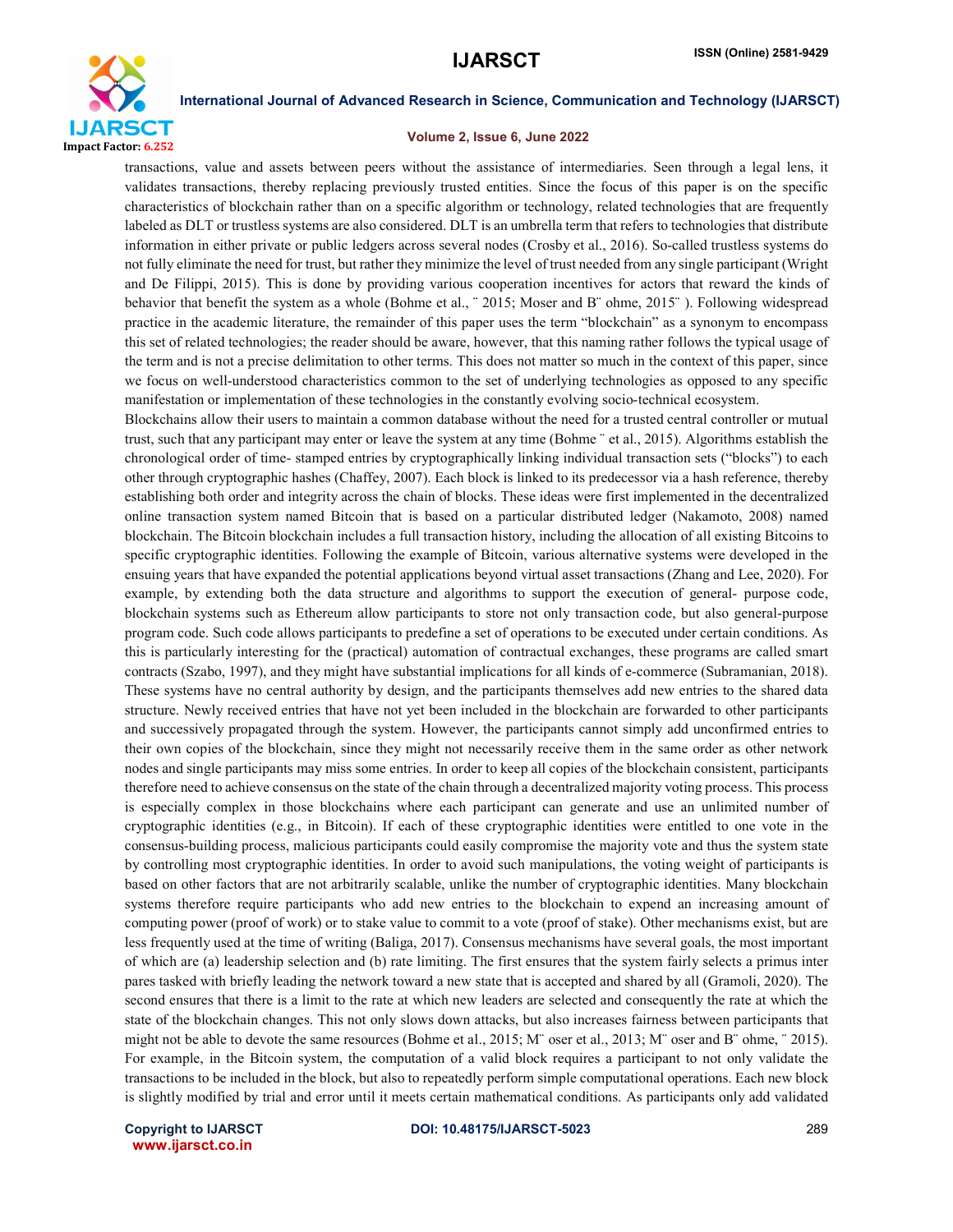

# Volume 2, Issue 6, June 2022

blocks to their copies of the blockchain, the resulting chain represents the consensus of computing power in the system. It is therefore relatively robust against manipulation attempts because the computing power necessary to recalculate parts of the blockchain exponentially increases with each additional block. As an incentive to expend computing power, participants who add valid blocks to such a type of blockchain are rewarded with fresh virtual asset units (e.g., Bitcoin) and fees paid by those whose transactions were added to the blockchain (Nakamoto, 2008).

Blockchains can be classified into public vs. private as well as permissioned vs. permissionless chains. Combinations of these characteristics give rise to three different types of blockchain technology (Beck et al., 2018): (1) in public permissioned chains, all nodes can read transactions, but only authorized nodes can write them; (2) in public permissionless chains, all nodes are able to read, submit and write transactions; and (3) in private permissioned chains, only authorized nodes can read, submit and write transactions (Tsai et al., 2017). These distinctions have significant implications in terms of the design of the blockchain and the amount of trust required from the individual participants as well as the effort needed to prevent malicious attacks. In case the blockchain is used to support information exchange among companies along a supply chain where the participants know each other, permissioned and private chains that do not depend on energy-intensive consensus mechanisms might often be the preferred choice. In the context of e-commerce, different types of blockchain might apply simultaneously. For example, companies might deploy private and permissioned chains for their supply chains while allowing for payment via Bitcoin that is based on a public and permissionless chain. To incorporate this diversity, the research questions developed in the following sections operate on a rather high level of abstraction to include all different types of blockchain technologies. In case a specific technology is particularly affected, or differently affected, this is noted in the respective discussion and emphasized in the framework.

# A. Research Methodology

The methodology that implemented by this paper start with the process to collect and analysis current conventional commerce and e-commerce. Then identify the problem and chance for improvement. The results will be used to decide aim and objective. With objective decided we can derive the requirement that will be used as a parameter to find technology. The technology candidate implementation will be learned and then used as a foundation to propose architecture & system.



Figure 1. Online Transaction through Blockchain

# B. Discussion

As mentioned above, Blockchain has big potential to provide more secure, efficient, and transparent in many fields and offer an innovation that can create a new model, platform, and system for the better. Blockchain as e-commerce platform offers a new model and concept that solve the disadvantage of ecommerce. Although e-commerce has been growing, the offline transaction still exists, because of easier, more secure and direct transaction between buyers and sellers. In an offline transaction, P2P payment is already applied through the use of cash and it is the reasons that offline transaction more secure and easy. Beside Offline transaction, there is an online transaction. Online transaction is an indirect transaction that buyers and sellers do through media online. Buyers will pay the seller through 3rd party using the online method like transfer and virtual currencies. It is what e-commerce and fintech (finance technology) use, and it is involved them as the 3rd party.



www.ijarsct.co.in



Copyright to IJARSCT **DOI: 10.48175/IJARSCT-5023** 290 Figure 2. Online Transaction through Figure 3. Distributed Ledger with Buyer, Seller, and E-commerce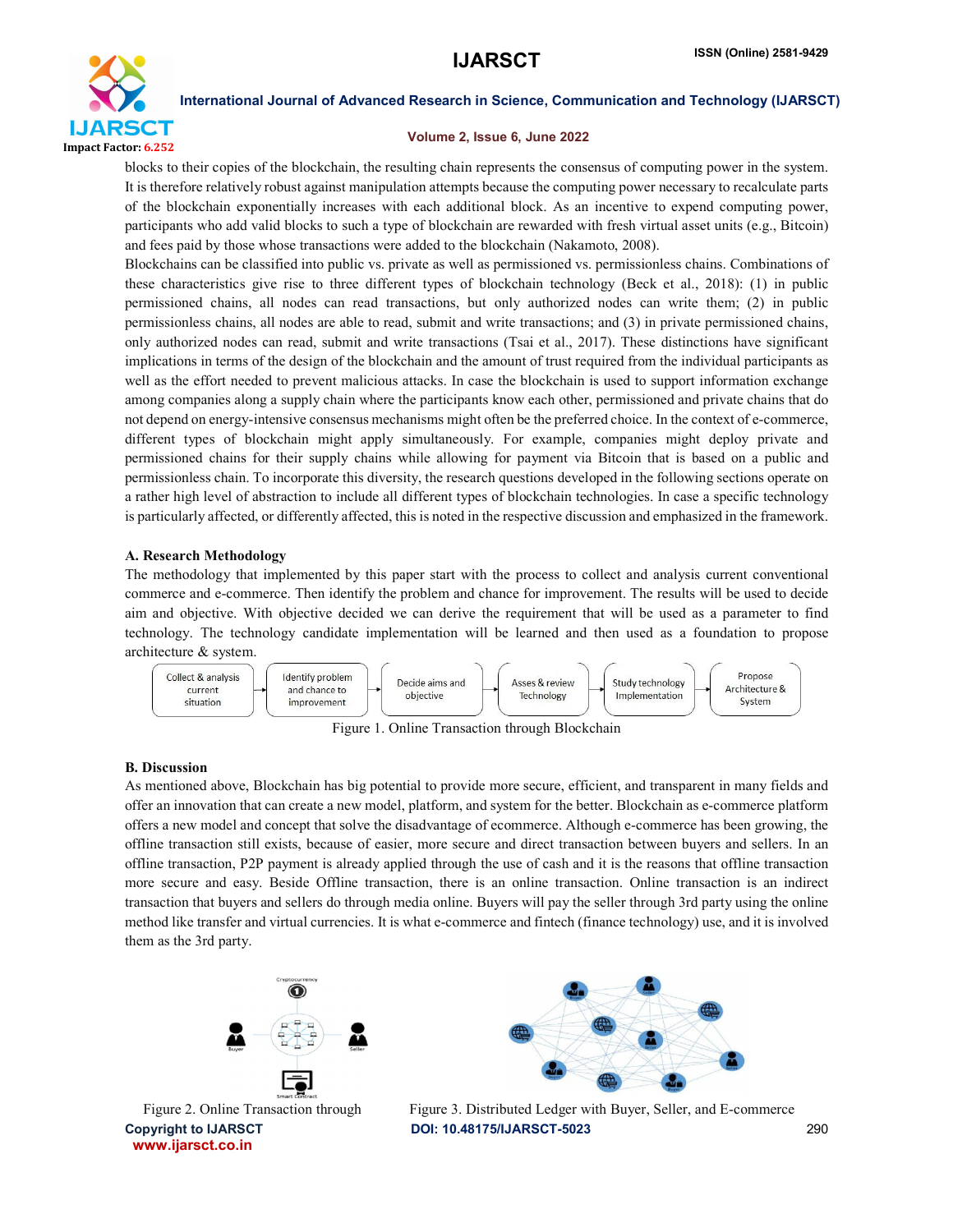

# Volume 2, Issue 6, June 2022

Solving the disadvantage of the online transaction which adopted by e-commerce and fintech, we propose (figure 2) online transaction through blockchain which will support P2P payments with Cryptocurrency [10]. Imagine if you can use digital payment directly like cash payment, that's what cryptocurrency try to achieve. Same with cryptocurrency, blockchain implementation also use a P2P network to validate transaction data and ledgers to store the data. We propose a ledger model (figure 3) that has e-commerce, sellers, and buyers as nodes, the model will give ownership of data to all parties involved so that no one is in control of data. With this ledgers model, the users are anonymous to reduce the misuse of data and also supports cryptocurrency as payment across e-commerce platforms involved. To ensure the security and enforce rule the smart contract will be used to seal the deal or transaction that happen.



# Figure 4. Blockchain as E-commerce Platform Architecture



Figure 5. Blockchain as E-commerce Platform System

The process happens when buyers or sellers initiate the transaction. The data will be use hash function that will be encrypted using signer private key. The encrypted data will be signed (smart contract) then broadcasted to P2P network which consists of computers known as nodes that will validate the transactions. The nodes are consisting of a node that involved in a transaction. If we use the ledgers with anonymous users, then the users don't need permissions to participate on validation process. The verification process involves comparing signature from digitally signed data that will be decrypted using signer's public key. Once verified the transaction will be combined with other transaction to create a block of data. The block then will be added to existing blockchain or ledgers. Payment is done through cryptocurrency and transaction completed.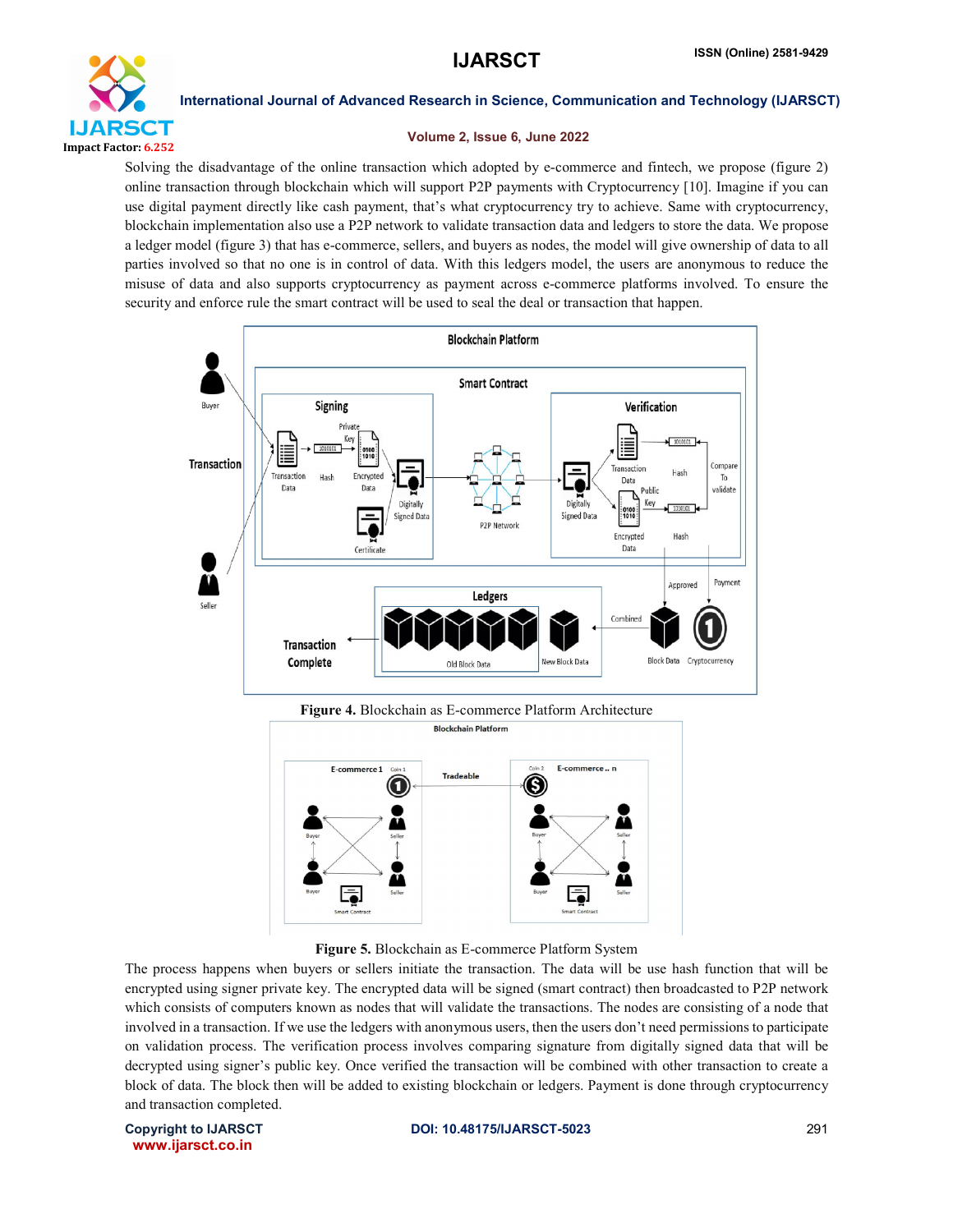

### Volume 2, Issue 6, June 2022



Figure 6. Blockchain as E-commerce Platform Figure 7. Blockchain as E-commerce Platform



Loyalty System Franchising System

With the architecture (figure 4) as the base, we propose the blockchain platform that integrated much e-commerce into one system (figure 5). In this system, all e-commerce virtual currencies will be converted into cryptocurrency in the form of a coin that is tradeable with each other. Because crypto integration buyer or seller can exchange their e-commerce coin to others coins and then spend it easily. This system will support a direct interaction between all entities even buyer to buyer using a peer-to-peer approach. Peer-to-peer approach aim is to not involve 3rd party and cutting the commission fee. Without the 3rd party, the role to ensure enforce the rule goes to smart contract. The smart contract will automatically enforce the predetermined rule to all party involved. The smart contract also recreates the backend and inventory database. Without the 3rd party, the chance misuse data is gone while smart contract will secure the transaction. To complement the system, we propose the loyalty system. In this loyalty system, a group of a seller or individual seller can create the exclusive coin. Exclusive mean that this coin can only be used in their group and cannot be exchanged. Therefore, the coin will influence the buyer to do a transaction in the same shop. This coin can be gain from using the coin as mining reward and transaction reward. Using exclusive coin we also propose a franchising system. The Owner can become a franchisor when they create exclusive coin and set the minimum coin threshold for the franchise. If a buyer or seller can pass the minimum threshold then they can become a franchise and have the privilege to sell the product. And if they pas others set threshold then they have the privilege to create sub-franchise. Based on the research conducted, it can be seen that the blockchain implementation provides good benefits. Unfortunately, Indonesian regulations regarding cryptocurrency are not enough at all. The regulation still prohibits the use of cryptocurrency as a legitimate payment instrument. We analyze that even though it's possible some e-commerce will not join in using cryptocurrency because it can reduce their profit. If it can be implemented, it will create a decentralized e-commerce that secure, cannot be manipulated, cannot be misused, and free from interaction limitation.

# IV. LITERATURE SEARCH

To address the pending issues of blockchain in e-commerce as presented above, we conducted a narrative literature review. This approach is mainly used to describe and evaluate published articles without focusing on methodological details, and it fosters exploratory research by enabling the creation of a solid foundation for future investigation. Given the novelty of the subject, we preferred this approach over a systematic literature review (SLR), the latter of which is the method of choice when selection criteria as well as the methods of extraction and synthesis of the data are explicitly defined (Ferrari, 2015). We started our search process in academic databases, such as EBSCOhost Business Source Premier, Scopus and Google Scholar, but did not limit ourselves to academic peer-reviewed articles in the following phases of our research. Most notably, we found that in spite of getting numerous hits when using search terms such as "blockchain," "DLT" or "e-commerce" in full text searches, the number of relevant papers was drastically reduced when we filtered for articles that actually discuss the impact of the former two on the latter. The scope of our research also included the analysis of articles that investigate the topic of blockchain and e-commerce from different angles. We therefore screened the abstracts of all potentially relevant papers and created and selected several categories (Mayring, 2000), which finally led to the framework that we present in this paper. In line with the tenets of qualitative research, the final structure we discuss in the remainder of this paper emerged during the analysis and categorization process.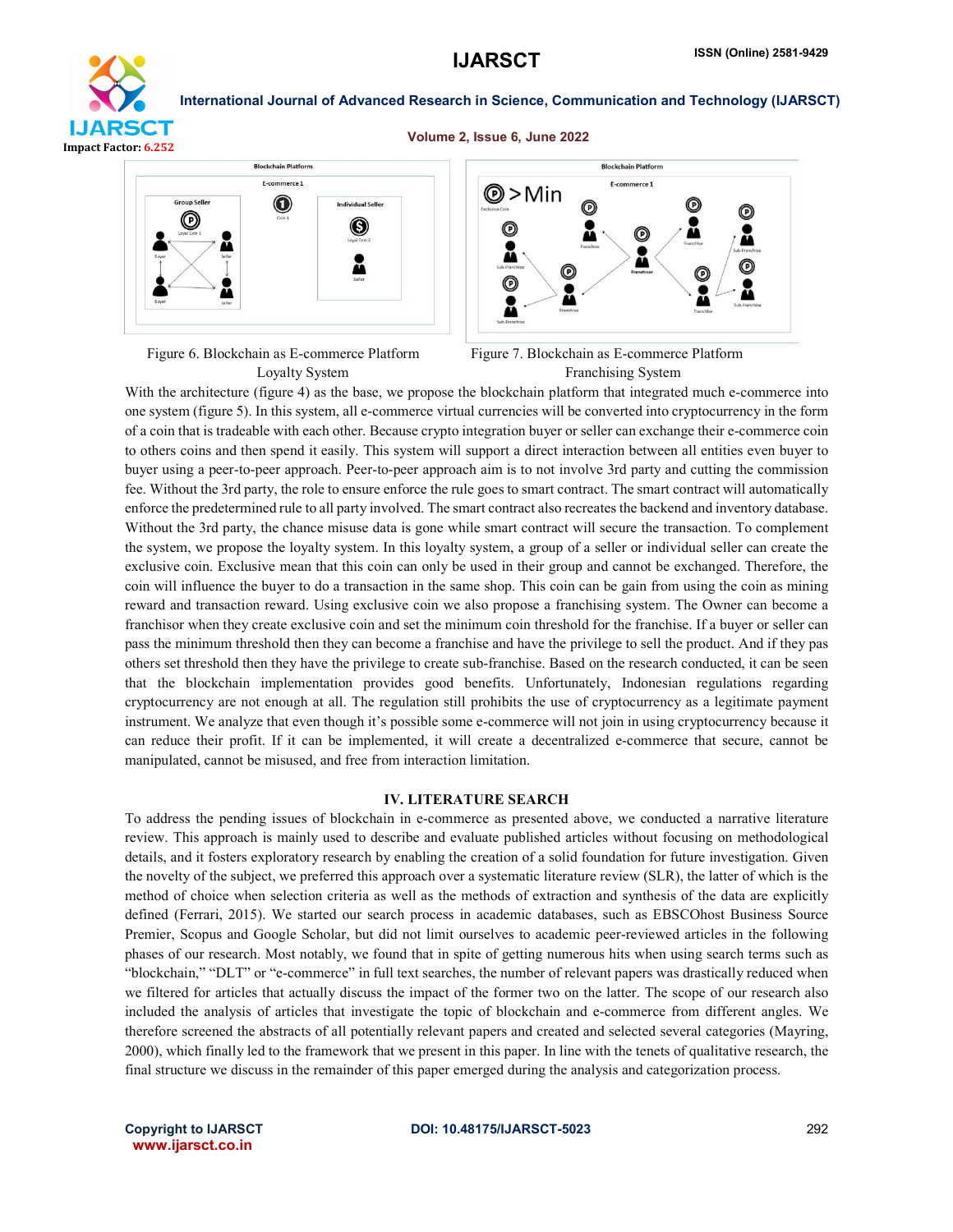

### Volume 2, Issue 6, June 2022

### V. RESEARCH FRAMEWORK

Blockchain is a technological stack that impacts e-commerce via technological, legal, organizational and quality issues as well as consumer issues. It open up new opportunities by offering unprecedented technological possibilities, but at the same time, it necessitates a critical evaluation of current business processes, such as practices that involve sensitive customer data or the design of communication channels along the supply chain. Technological issues relate to the handling of data, privacy and security issues, development, implementation and the design of the underlying system as well as the potential impact of novel technologies, such as the Internet of Things (IoT), big data, cloud computing, artificial intelligence (AI) and machine-to-machine (M2M) communication. Legal issues are related to problems arising from the gathering, storage and analysis of data as well as potential security breaches and compliance requirements that pertain to regulations designated as "know your customer" (KYC) and "anti-money laundering" (AML). Additional issues concern the legal conformity of processes that are automated by the blockchain and of novel business structures, including fully decentralized autonomous organizations (DAOs) in the most extreme case. Blockchain also opens up new opportunities for access to capital markets that still operate in a legal grey area in many countries. While the fundraising side of this phenomenon has garnered most public attention and has led to an unsustainable bubble (Zetzsche et al., 2017), the fundraising aspects are only the first step as the underlying virtual assets sold during the fundraising process were almost always sold with a promise of usability and utility with the projects' internal e-commerce market system. This implies the potential emergence of multiple joint and disjoint virtual-asset-based e-commerce systems.

Organizational and quality issues include information, system and service quality as well as the traceability of data and payments, which relates to problems of data protection and security. Additionally, the structures within organizations might change leading to new business models as well as the need to reconfigure relations between organizations that might potentially impact the complete value network. Finally, consumer issues include the proliferation of cryptocurrencies, the integration of blockchain features into mobile applications, data-related aspects, with a special focus on security and privacy from a customer point of view, and topics that emerge from new opportunities for data use, such as the possibility to better target customers. Such developments imply relationships and customer service, but blockchain may also widen the digital divide. Each of the following sections has the same structure, briefly summarizing several elements of e-commerce followed by a discussion of four to six relevant research questions. Tables are shown that juxtapose important elements of e-commerce and potential blockchain-induced changes.

### 5.1. Technological Issues

The technological characteristics of blockchain are major drivers of innovation (Swan, 2015). However, it is presently unclear how to capitalize best on these properties to create business value as a substantial amount of uncertainty persists in regard to how to approach designing such systems. In the following sections, the extant e-commerce literature on these topics is briefly summarized and considered in the context of the opportunities and perils arising from blockchain. In the following sections, we discuss four important areas of e-commerce, namely, accessibility and traceability, privacy and security, novel technologies and system development and the corresponding blockchain-induced changes. In the following sections, we present each research question, followed by an in-depth discussion.

### Research Question T1: How does blockchain impact accessibility and traceability in e-commerce?

Accessibility and traceability of data and payments have previously been identified as major success factors for ecommerce. Nederstigt et al. (2014, p. 296) point out that "E-commerce is one of the areas in which growing data congestion on the Web impedes data accessibility" and propose a framework that can create a semi-automatic ontology population of product information that can be found in web stores. Traceability is defined by ISO 9001:2000 as the ability to trace the history, application or location of an entity throughout its entire supply chain. In order to achieve traceability of data in general and payments in particular along the whole supply chain, sophisticated models have been proposed (Bechini et al., 2008). E-commerce transactions that are conducted via blockchain store purchase-related data in an ordered and immutable manner, which helps to improve data provenance and traceability—depending on the technical implementation of the blockchain system (Lo et al., 2017). Depending on the underlying virtual asset, the exchange might be denominated in a fiat currency, but settled through virtual assets priced market-to-market (Hardjono, 2020). Alternatively, the parties may agree to settle in virtual currencies or the virtual currency may itself be recognized as a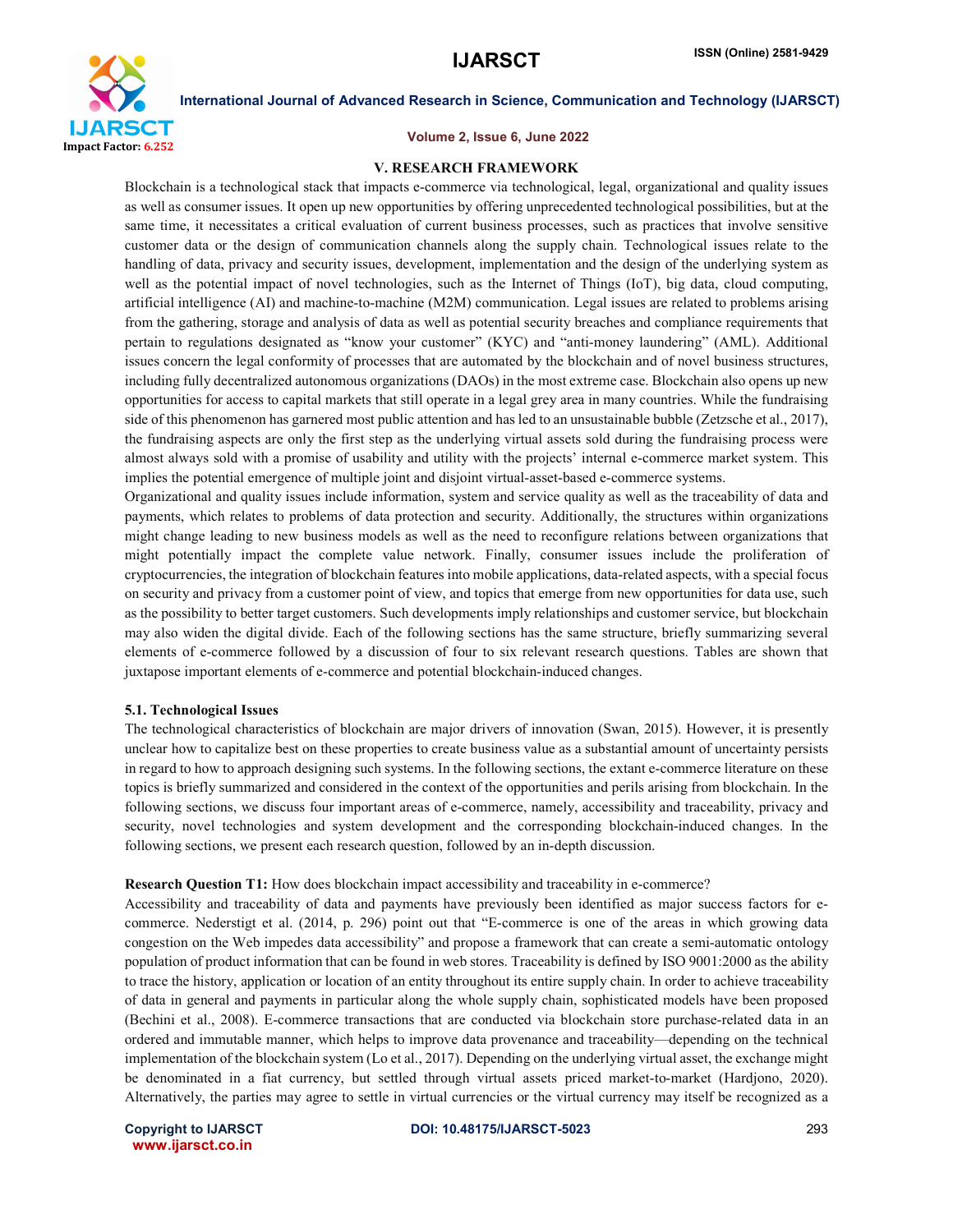

# Volume 2, Issue 6, June 2022

government-sanctioned means of payment in which case it is either central bank-issued digital currency (CBDC) or emoney (i.e., so-called stable coins). In the European Union, electronic payments are regulated by the E-Money directive (European Parliament and Council, 2009). While both CBDC and e- money can be realized without an underlying blockchain technology, different forms of distributed ledgers are currently being tested to both better understand potential benefits and to get a better understanding of negative side effects (Baker, 2020).

Bahga and Madisetti (2016) and Nakamoto (2008) show how data provenance in combination with the immutability of blockchain can significantly contribute to the overall quality of available data, which in turn leads to better decisions based on that data. Furthermore, this can help to swiftly identify problems in case of food poisoning or to ensure fair remuneration along the supply chain (Bumblauskas et al., 2020; Garaus and Treiblmaier, 2021). Traceability is a central element of all types of blockchain, while accessibility can be restricted depending on the respective blockchain type as discussed above (Zheng et al., 2017).

# Research Question T2: How does blockchain impact privacy and security in e-commerce?

Privacy and security are considered to be key features of e-commerce systems. The level of users' trust in web-based applications depends to a large extent on the security features in place (Aljukhadar et al., 2010). Fraudulent schemes that steal personal and confidential information (e. g., phishing websites) are detrimental to the overall success of e-commerce (Ramesh et al., 2017; Zhang et al., 2014). Alharbi et al. (2013) identify information technology systems, accountable business practices, physical design and networked infrastructure as the major antecedents of customers' perceived privacy and security concerns. A previously suggested solution to surmount privacy issues was privacy seals, but these have only been able to partly solve consumers' privacy issues (Moores and Dhillon, 2003). Transactions conducted on blockchains are, in case no privacy-enhancing technologies are used, available to all participants (L. Peng et al., 2020). In the case of public blockchains, transactions are linked to pseudonymous identities. If e- commerce is to be augmented with smart contracts, new security questions arise that pertain to (a) secure implementation, (b) fair execution, (c) secure exchange with other systems and (d) privacy (Halpin and Piekarska, 2017; Kethineni et al., 2018). Blockchain technology, implemented via consensus mechanisms, chained storage and sophisticated signature and verification systems, enables a multitude of new features. These include security features such as consistency, tamper-resistance, resistance to Distributed Denial of Service (DDoS) and double-spending attacks (R. Zhang et al., 2019) as well as the integration of privacy-preserving protection schemes in cases where sensor data is used (Chanson et al., 2019). However, blockchain technology also introduces novel risks, including, amongst others, miners taking over the infrastructure, loss or theft of private keys, double- spending attacks or flaws in smart contracts (Li et al., 2020).

Research Question T3: How does the combination of blockchain and novel technologies (e.g., IoT, data analytics, cloud computing, AI, M2M) impact e-commerce?

Several authors have highlighted the potential of incorporating novel ways of gathering and analyzing data into ecommerce applications, such as the integration of the Internet of Things (IoT), big data analytics, cloud computing, artificial intelligence (AI) and machine-to-machine (M2M) communication (Piotrowicz and Cuthbertson, 2014; Salah et al., 2019; Yu et al., 2017). In this context, IoT refers to the emerging network of physical objects (i.e., "things") that are embedded with networked sensors and components for the purpose of connecting and interfacing with other devices and systems (Khan and Salah, 2018). Related to the accompanying increase in available data, big data analytics is tasked with extracting value from increasing amounts of data (Russom, 2011). Finally, cloud computing denotes the on-demand availability of computer resources without active management by the user (Velte et al., 2009).

Peng et al. (2016) show how online robots that use an intention recognition model can be used to enhance e-commerce customer service, while Shang et al. (2012) illustrate how a three-layered (perception, network, service layer) IoT infrastructure can be applied to share relevant information. The combination of blockchain with innovative technologies has led to widespread speculation about novel use cases, ranging from combining the IoT with smart contracts in the insurance industry to enabling payments without cumbersome administrative processes (Underwood, 2016). In the field of healthcare, specifically when it comes to the analysis of radiological images and CT scans, Peterson et al. (2016) note that blockchain technology can generate mechanisms to compensate AI service providers for the development and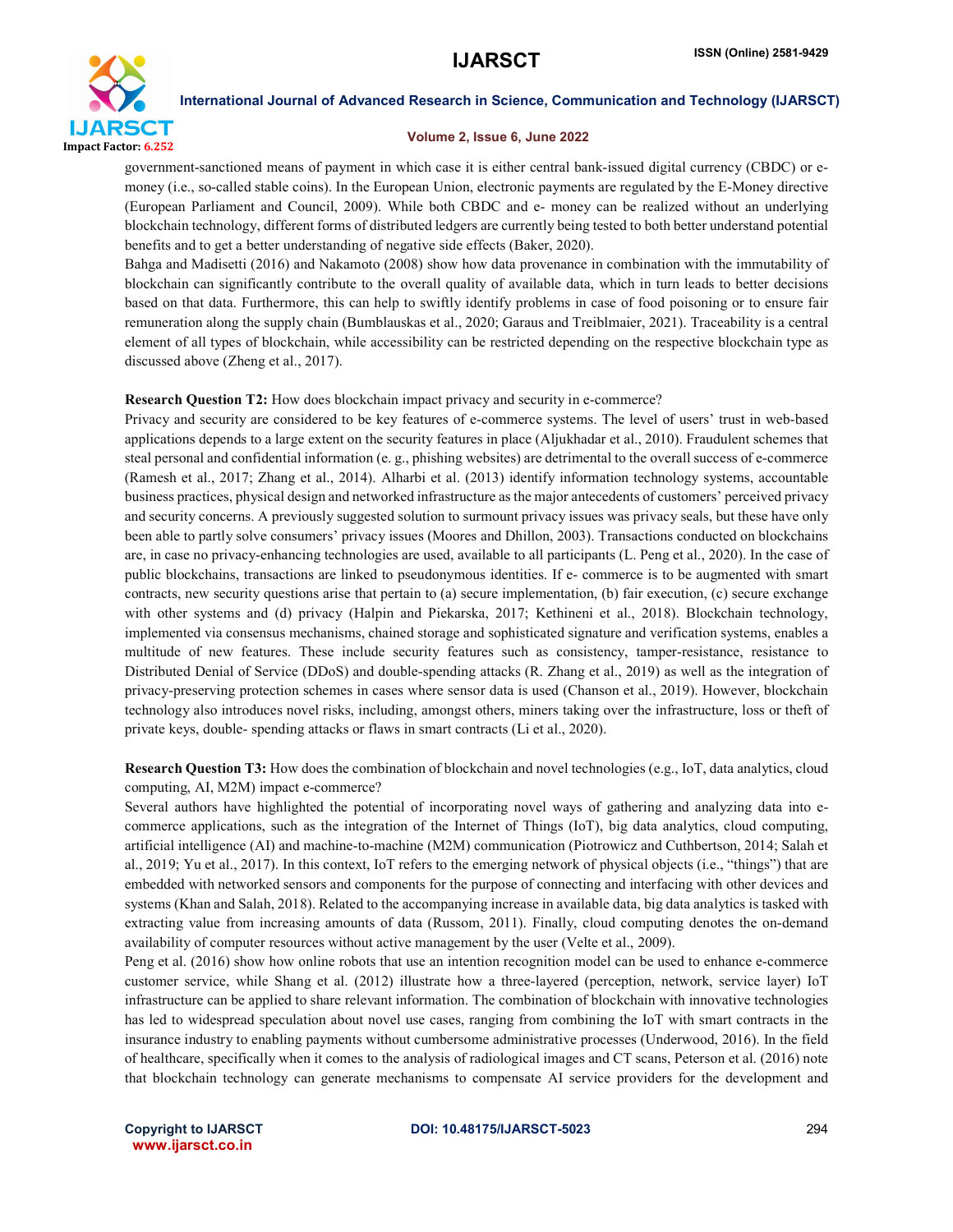

# Volume 2, Issue 6, June 2022

execution of novel machine learning algorithms. Despite the huge potential that is recognized in this area, rigorous research on its implications for e-commerce remains scarce.

Research Question T4: How can e-commerce systems be developed and designed to capitalize on the technical characteristics of blockchain?

Specific guidelines have been published on how to develop and implement functional e-commerce architectures and system designs (Qin et al., 2009). For example, Peterson et al. (2016) develop a B2C implementation framework that follows the traditional phases of systems planning and selection, systems analysis, systems design and systems implementation and operation, and they also specify various sub- phases. Eliciting and modeling requirements for ecommerce solutions has been a major challenge for system engineers and developers. Hsia et al. (2008) present a goaldriven methodology for identifying B2C application requirements that identifies core services, develops a use case model, evaluates the goals and integrates alternatives and trade- offs. Asher (2007) examines four electronic data interchange projects and develops a B2B e-commerce framework that provides guidelines for the type of partnership to be pursued. However, with the growing adoption of both general-purpose and specialized blockchains, it will become increasingly challenging for e-commerce businesses to select appropriate platforms and ensure cross-technological compatibility. As Porru et al (2017) and Sillaber et al. (2020) point out, new use cases require further consideration of the resource requirements for blockchains and new processes and design patterns as well as the development of blockchain-specific implementation frameworks.

With the emergence of standardized programmable interfaces for smart contracts (e.g., "ERC" in Ethereum), businesses have to increasingly adopt standardized programmable interfaces and data exchange formats (Norvill et al., 2019).

Design-oriented research must therefore carefully document the purpose of the respective system as well as the features of the underlying blockchain and the rationale for using blockchain instead of a traditional database solution. In other words, the characteristics of blockchain, such as data

# 5.2 Limitations and Further Research

The findings of this research are limited by the novelty of the domain and a dearth of literature specifically dealing with blockchain and e- commerce. Besides, the ongoing development of blockchain-based technologies and the media attention given to cryptocurrencies in combination with the globally evolving legal situation makes it hard to predict what the technology will actually be capable of delivering in a couple of years and what legal frameworks will be applicable in different countries. The research questions presented in this paper are therefore not bound to a specific blockchain implementation, legal framework or business model. Instead, they are expressed as generally applicable considerations that necessitate further refinement to focus on clearly defined sub-problems of importance in each respective context. In line with the tenets of narrative reviews, our focus was not on the reproducibility of the results, but rather on the identification of novel research areas. Further research therefore needs to consider the dynamics of the domain, which to some extent was also a characteristic of e-commerce, especially in its early years. Additionally, future studies can identify suitable theories that might provide further insights and use empirical data to investigate the topics developed in this paper. Systematic reviews of the literature might help to extend and refine our framework as soon as enough academic literature has been published on the subject. Considering predictions of a major impact by blockchain on society and the economy, an objective and critical evaluation by academic researchers can help to structure the domain and identify those characteristics of blockchain that contribute value to e-commerce success. A solid foundation of academic literature might provide the basis for inductive research with the goal of generating new theory that will enable subsequent deductive research with the goal of testing these theories as well as individual hypotheses.

Within only a couple of years, blockchain has transformed from an obscure technology known only to a handful of dedicated cryptographers and specialized computer scientists into a mainstream topic that attracts billion-dollar investments and interests researchers from a wide variety of academic fields, including computer science, information systems, mathematics (especially game theory), economics, business administration and even sustainability. Since this development has occurred within a relatively short time frame and the technology is still under development, a lot of uncertainty exists regarding the future development of blockchain and related technologies and their potential impact on the economy and society. In contrast, research surrounding e- commerce as a business model has developed over several